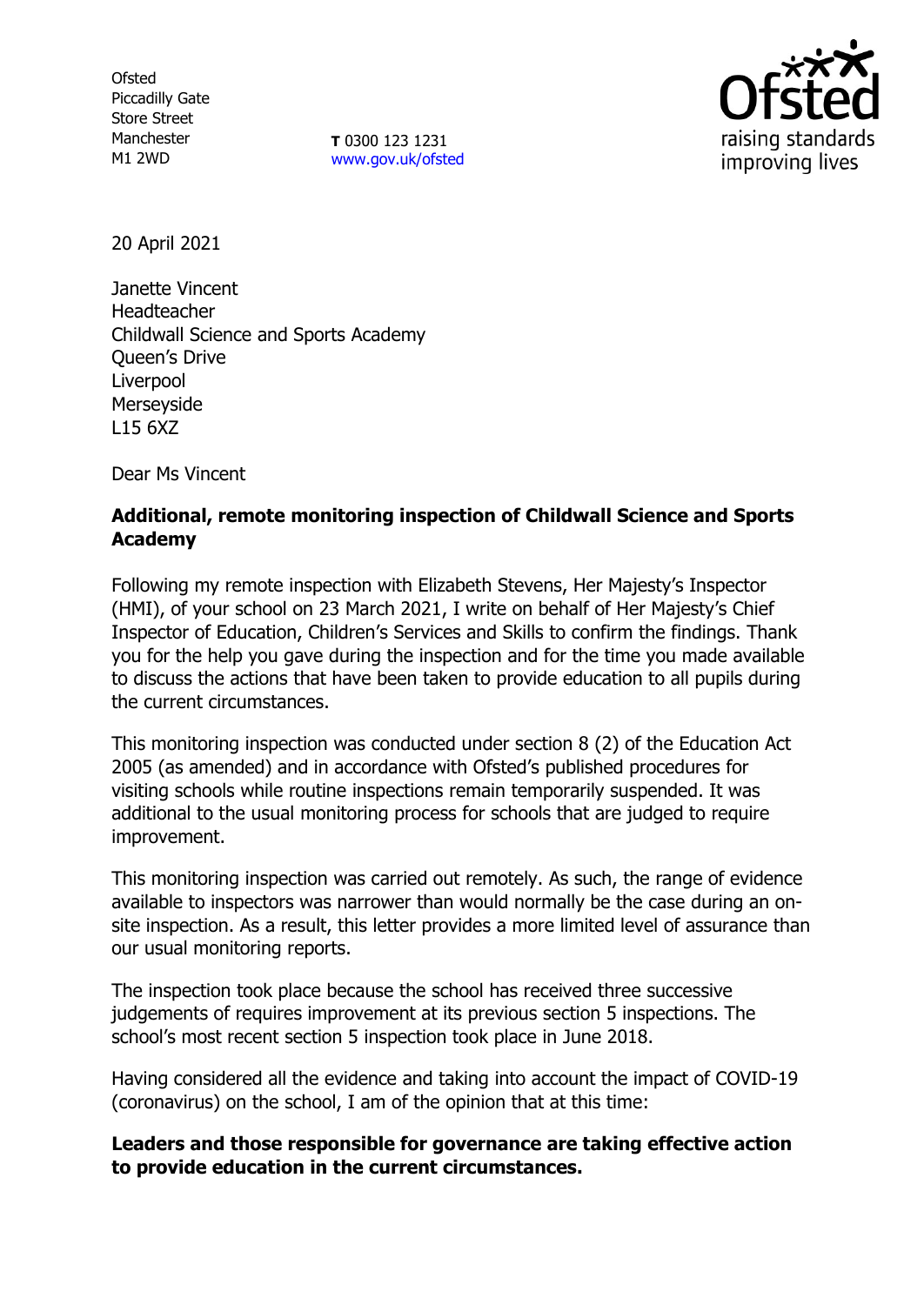

Leaders and those responsible for governance should take further action to:

 $\blacksquare$  ensure that parents and carers are well informed about the curriculum and pupils' learning.

## **Context**

- Since the previous monitoring inspection, there have been significant changes to staffing. A new deputy headteacher and subject leaders for mathematics and science have been appointed, replacing staff who have left the school. Four teachers in the science department and three teachers in the mathematics department are new to the school. Three other teachers have joined the school.
- Two new members of the Lydiate Learning Trust board have been appointed. All but two members of the Academy Governance Committee (AGC) are also new.
- Over the first part of the spring term, well over nine tenths of pupils were educated at home. During this period, over one half of all vulnerable pupils and about one quarter of all pupils with education, health and care plans were in school.
- At the time of this inspection, very nearly all pupils were attending school on site.

## **Main findings**

- You and other leaders have ensured that the school continues to improve. Subject leaders have reviewed and re-organised the curriculum and how it is taught. Despite the challenges of the pandemic, teachers have built on this work and ensured that pupils have continued to learn more and remember more.
- $\blacksquare$  The curriculum is planned to enable pupils to systematically build their knowledge. For example, the mathematics and science curriculums are designed to help pupils become confident in applying and using their knowledge in increasingly complex ways. Teachers complete careful checks on what pupils can remember as part of the school's consistent approach to learning. Middle leaders and teachers made sure that they had identified the knowledge pupils had remembered so that they could plan appropriate learning tasks for as soon as pupils returned to school. You are confident that teachers are successfully supporting any pupils who need to catch up.
- You and other leaders have set up a programme of extra teaching for pupils in Year 11 who may have fallen behind. Teachers have been careful to build the confidence of pupils in Years 11 and 13 as teachers collect the evidence needed for pupils' final GCSE and A-level grades. Teachers are still using information from their assessments to make sure that teaching helps these pupils to learn more.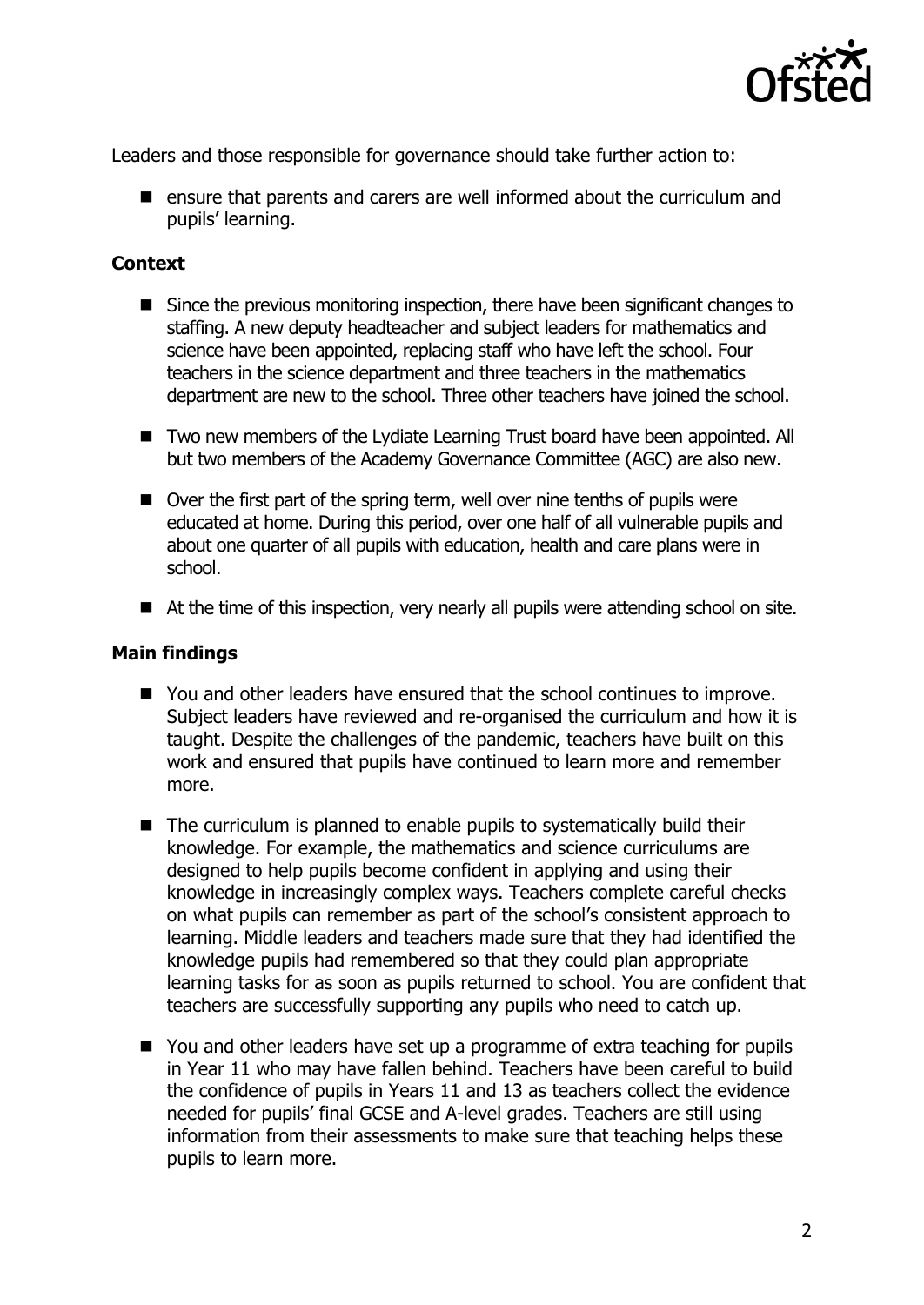

- While staff are clear about what you and other leaders expect in the curriculum, some parents who shared their views with us felt that you could do more to tell them about what pupils are learning.
- The school's well-thought-out curriculum plans meant that subject leaders and teachers only had to make small adaptions to allow pupils to continue their learning during the recent partial school closure. In some subjects, such as history and geography, teachers followed their normal curriculum plans in full. However, science teachers changed the order of some topics and delayed practical work until all pupils were back in school.
- You and other leaders place a high priority on developing pupils' reading. You have trained staff so that they make reading part of the classroom routines. Teachers use their regular checks on pupils' reading to identify which pupils need extra support. This support is provided by staff who have received additional training. For example, specially trained staff provide a programme aimed at developing the phonic knowledge of those pupils who find reading hardest.
- Teachers provide remote education for any pupils not in school. This is planned so that pupils learn their normal subjects. During the recent period when the school was closed to most pupils, remote education included online live lessons. You and other leaders have continued with this approach for any groups of pupils not able to learn on site. However, restrictions in the technology available mean that this is not yet possible for individual pupils who are absent.
- You and other leaders ensure that pupils with special educational needs and/or disabilities (SEND) or other vulnerabilities are well supported and can learn. The special educational needs coordinator provides effective training to help teachers to identify which pupils may be vulnerable and establish what their learning and other needs are. You pay particular attention to helping pupils who have any anxiety or other mental health needs.
- Trustees and governors have a detailed understanding of the curriculum improvements made by you and other leaders. They have used their knowledge of the school to challenge you and other leaders to ensure that school improvement continues. During the pandemic, they have checked that pupils have continued to learn well and have been properly supported.
- Staff have benefited from carefully planned support provided by the trust or organised by the trust from elsewhere. For example, the science leader worked with a subject expert from another school to ensure that her plans for the curriculum were suitable. The school contributes to the wider work of the trust. For example, a senior leader is supporting the trust's initial teacher education programme.